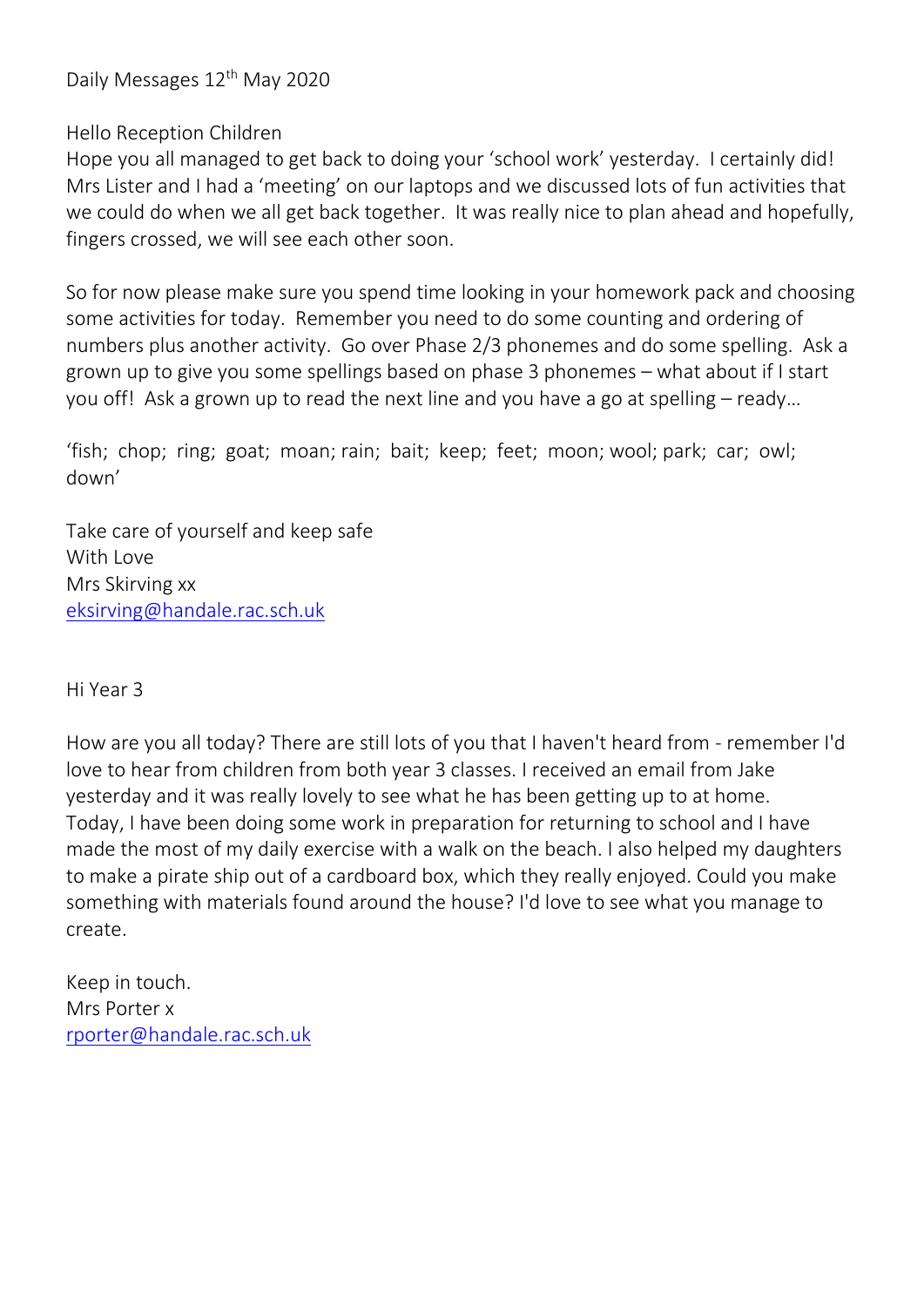Hello all you lovely Year 1s and 2s,

I hope you have had a good day so far and have managed to complete some work from your packs. I loved hearing from Millie and Luca – you both are definitely working really hard. I would love to see what some other children have been up to, so remember to email me even if you just want a little chat.

I have a challenge for you all. I want you to sit in your garden or bedroom, where it is nice and quiet. You need some paper and a pencil. I would like you to close your eyes and imagine you have been taken to another place, it might be a beach, it might be space or it might be a deep, dark cave under the sea. Next, I would like you to draw the setting and include everything that you can see. Then, I would like you to write 6 adjectives to describe your setting; remember an adjective is a describing work e.g. creepy, gloomy, fascinating. Finally, I would like you to write me 5 sentences describing the setting remember to try and use conjunctions if you can.

I am going to do the same task and I will send you a picture of what mine looks like tomorrow.

Take care and keep working hard everyone. Miss Price xx [rprice@handale.rac.sch.uk](mailto:rprice@handale.rac.sch.uk)

Hello Year 4,

Today, I have been out to play some football because I was a little bit bored this morning. It was nice to kick a ball around and get some fresh air. This afternoon I am going to sort some jobs at home and do some work.

I hope you're enjoying the challenge I set yesterday and it was nice to hear from a few of you. Keep working hard and smiling and you never know we might end up seeing each again as a class before the end of the school year.

See you soon, Mr Farrier [rfarrier@handale.rac.sch.uk](mailto:rfarrier@handale.rac.sch.uk)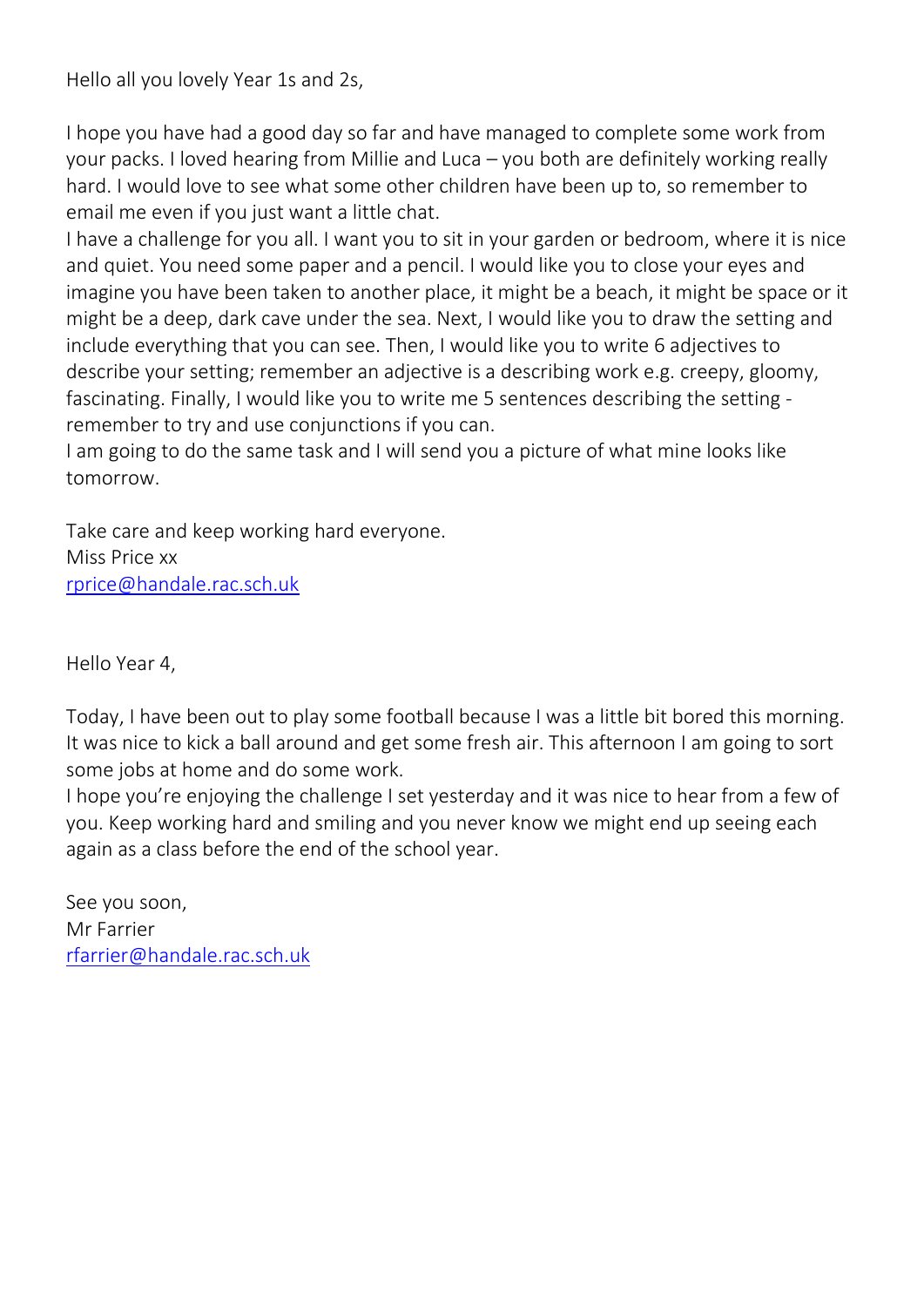## Hello Year 6

I hope that you are well as always.

Let me use today to point you in the right direction towards a number of reading / book choice websites which may be of use to you. Encouraging a child to read for parents and teachers is ensuring that the right book is chosen at the right time. Bookshelves and bookshops can be quite daunting if you don't know what you are looking for. A good suggestion is to read a chapter of the book (if you look on the back of some children's books, they sometimes also guide you to a section of the book to read). This gives you a chance to get the feel of the book with no pressure to read the whole thing but instead make the decision into if that is the kind of book you fancy. If you do then tackle the whole thing. Love Reading <https://www.lovereading.co.uk/> is a great website. You can browse by topic, by age, by gender, by theme and what I love best about this site is that you can download extracts of books you may wish to try out. It's definitely a great site if you are unsure what book to pick.

The World Book Day Website <https://www.worldbookday.com/> has loads of extracts of books that you can read for free. This again might be a good starting point. There are loads of other lovely reading resources available on this site also.

Goodreads <https://www.goodreads.com/> (which I have mentioned before) has a list of suggested books in categories. This might be a good starting point if you are unsure what to pick next also.

Brightly <https://www.readbrightly.com/> (also mentioned before) is a website aimed at parents to raise children who love to read. However, it contains great reading list for you to choose from and again some nice printables for you to download.

Take good care all of you and continue to stay safe. Mr Emmerson [pemmerson@handale.rac.sch.uk](mailto:pemmerson@handale.rac.sch.uk)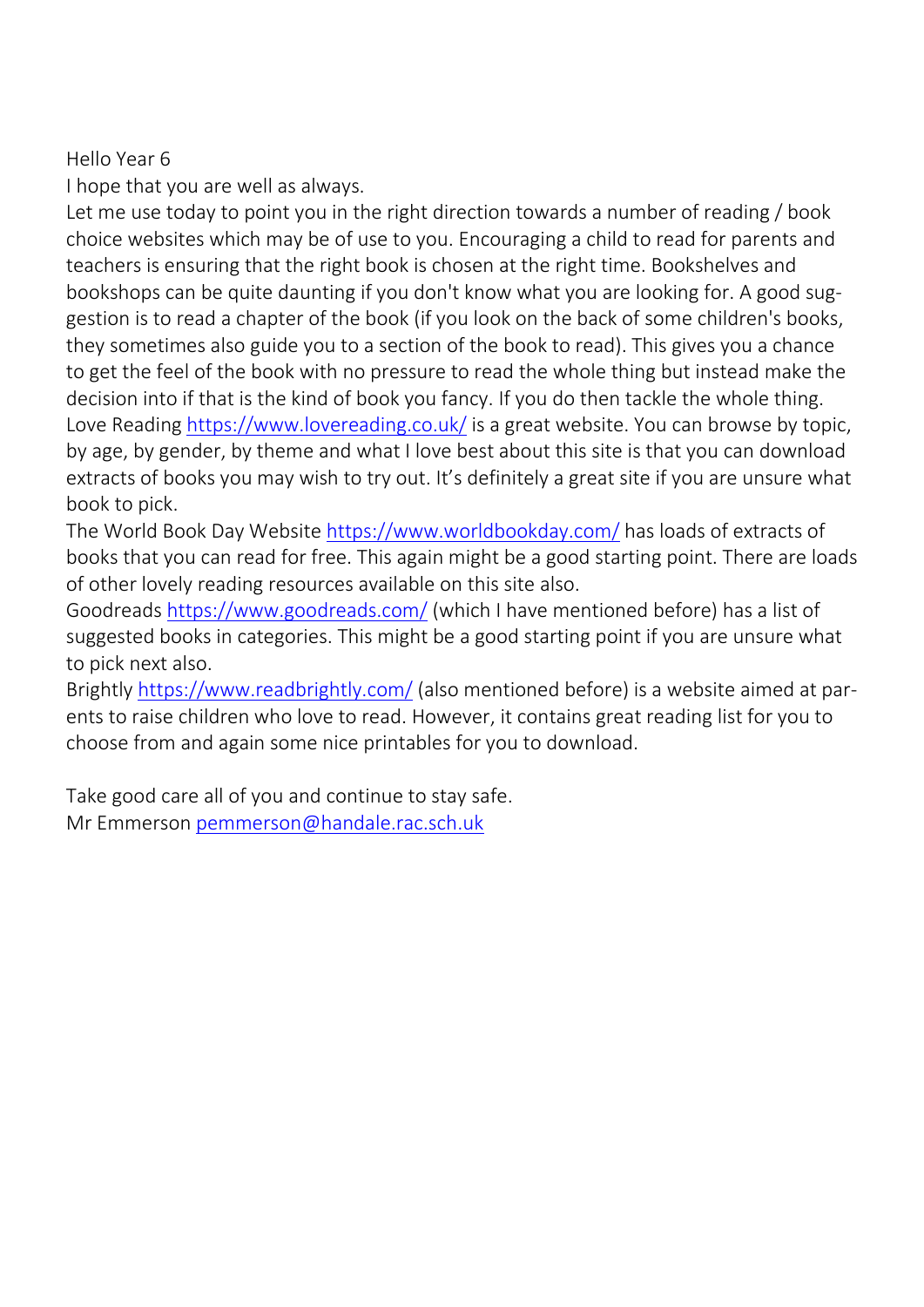

Hello Nursery Children,

Mrs Lister has been in school today so before she went she showed us how play Kim's game. We needed a tray and some objects. One of us covered the tray and took away one of the objects and the other one had to say which object had been removed. We needed to concentrate really hard to make sure we got it right. We took turns to guess. It is one of the games in your pack so you might like to try it, as it was good fun!

Love from

Morning Floppy and Afternoon Floppy xx

[clister@handale.rac.sch.uk](mailto:clister@handale.rac.sch.uk)

## Hello Year 5,

I'm starting to get quite excited now the Prime Minister has announced that school will potentially be reopening in the near future. I've had more than enough of sitting at home, working on my laptop: I miss you all and can't wait to spend a couple of weeks at least with you in school working on some fun and interesting activities. It will be a nice way to end our 2 years together as a class.

I've had a couple of nice emails from you this week, including some pictures of a fantastic model rocket (the one that Buzz and Neil landed on the moon) that Owen has made at home and posters which Jack created to decorate for the VE day weekend. Keep sending me the things you are proud of and we can celebrate together.

In the meantime, stay safe.

Mr Bell

[lbell@handale.rac.sch.uk](mailto:lbell@handale.rac.sch.uk)